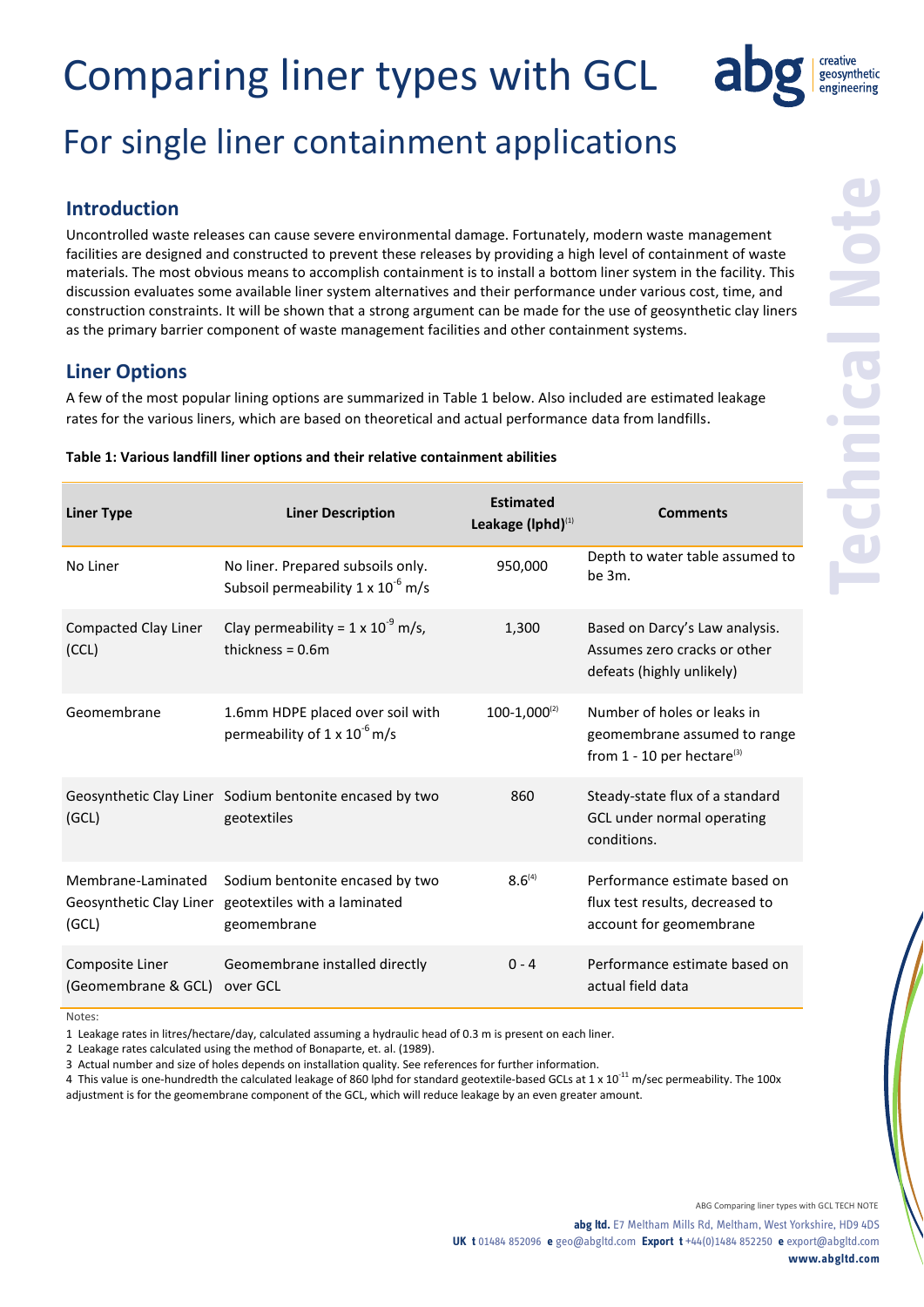

### For single liner containment applications

The information in Table 1 reveals some important concepts:

- All of the liners will dramatically reduce leakage in comparison to the case where there is no liner. The presence of a functional liner system is clearly the most important part of a containment system design.
- The amount of leakage through the liner is lowest when "composite" liners are used; in other words, those liners containing both a geomembrane component and a clay component offer the best performance available.
- Similar to the previous statement, any single liner system—geomembrane alone, clay alone, etc.—will not perform as well as a composite system. The synergistic behaviour of a geomembrane and a clay liner is extremely valuable with respect to achieving the lowest possible leakage values.

### **Liner Selection Factors**

Other factors in addition to leakage performance will affect the choice of a liner system. How is the most appropriate liner system selected? First, it is necessary to evaluate standard design issues such as slope stability, chemical compatibility, site preparation, and others. If this evaluation eliminates any previously considered options, then the final decision of which liner system to select should involve careful consideration of the degree of containment required relative to its ease of installation, quality control/quality assurance requirements, and cost. Why these three issues? It is because they have the greatest influence on overall performance as explained below.

Ideally, the liner system should be easy to install, such that unskilled or semi-skilled labourers can deploy the liner with little or no previous training and with little chance for error. GCLs are clearly the easiest liners to install. Compacted clay liners require highly trained labour, special equipment, and rigorous monitoring of the materials and the materials placement process. Constant control over soil moisture conditions is also critical. Geomembranes require highly skilled labour for proper installation, which is expensive and time consuming if the liner system is deployed in small phases.

The amount of construction quality control and quality assurance (CQC/CQA) depends on the complexity of the liner system and the number of variables that must be controlled in order for the liner to perform at design standards. GCLs are factory-manufactured and therefore have little or no variation compared to natural soils. Geomembranes do not function unless individual panels are properly welded, a highly labour-intensive skill that even today is seldom mastered. Geomembranes are also frequently accidentally punctured, resulting in high leakage rates if these punctures are not detected by a rigorous CQA program. GCLs are self-seaming and self-healing, resulting in far fewer CQA-related problems in a typical application.

Finally, the cost of the liner system must be consistent with the performance it provides. This is where membranelaminated GCLs offer outstanding value. By combining the impermeability of a stand-alone geomembrane with the leak-sealing properties of a GCL, a product such as Claymat CL provides the state-of-the-art performance of a composite liner system at the cost of a single GCL. No other lining technology offers this price/performance ratio.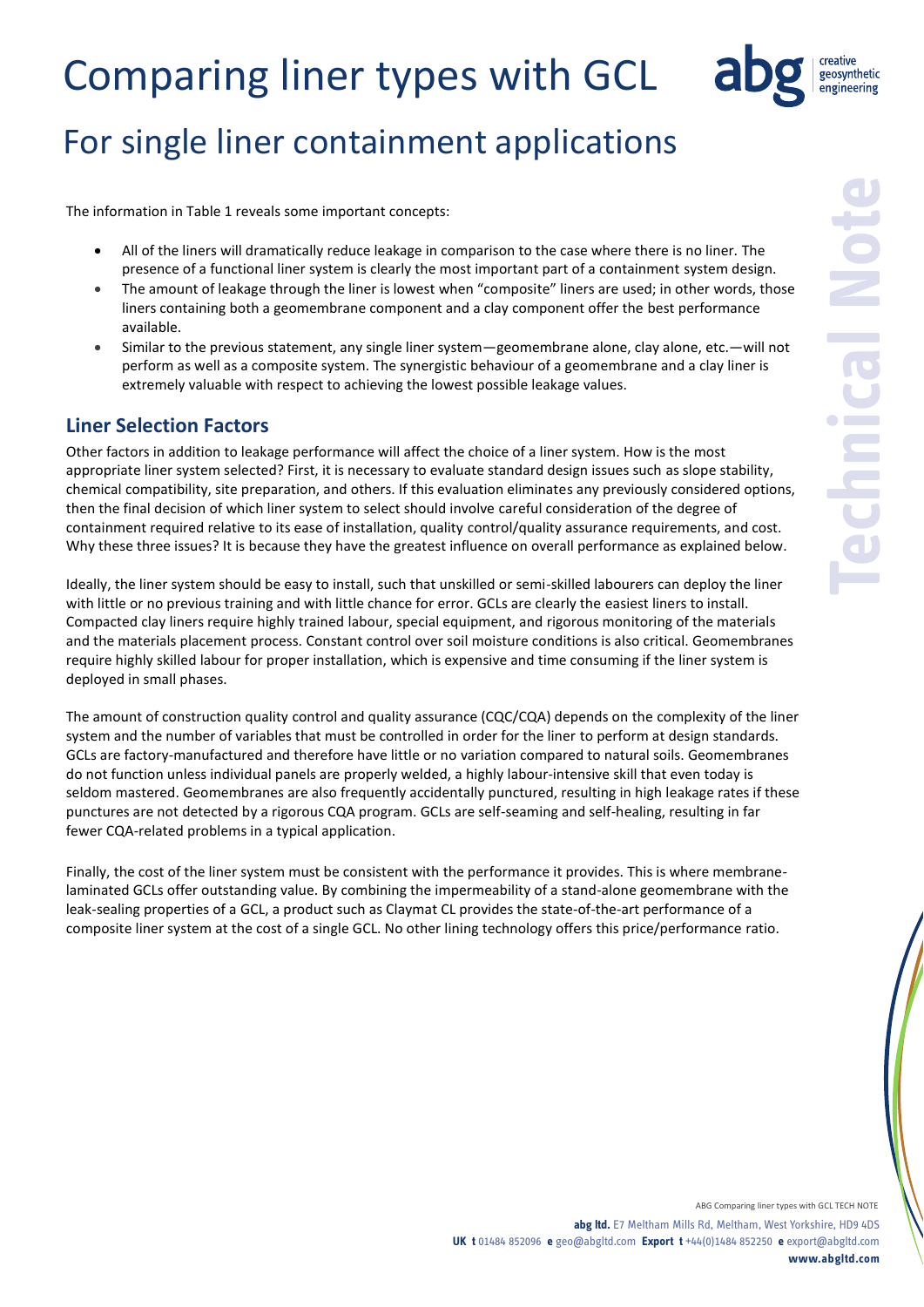### For single liner containment applications

#### **Quantifying the Selection Process**

The selection of the "best" liner for a particular site involves consideration of the above factors in addition to its leakage performance. Table 2 provides a numerical comparison of these factors, resulting in an overall "composite performance factor" which summarizes the overall desirability of a liner system. In this analysis, performance and cost are the greatest importance, while installation difficulty and QA/ QC are given lesser importance.

| <b>Liner Type</b>                                      | Containment<br>Ability <sup>(1)</sup> | Difficulty of<br><b>Installation</b> | Difficulty of<br>QA / QC | <b>Installed Cost</b> | <b>Composite Performance</b><br>Factor <sup>(2)</sup> |
|--------------------------------------------------------|---------------------------------------|--------------------------------------|--------------------------|-----------------------|-------------------------------------------------------|
| <b>Compacted Clay Liner</b><br>(CCL)                   | 2                                     | 1                                    | $\overline{2}$           | $2 - 5^{(3)}$         | $1.85 - 2.75$                                         |
| Geomembrane <sup>(4)</sup>                             | $3 - 4$                               | $\overline{2}$                       | $\mathbf{1}$             | 3                     | $2.55 - 2.95$                                         |
| Geosynthetic Clay Liner<br>(GCL)                       | 3                                     | $\overline{4}$                       | 5                        | 4                     | 3.77                                                  |
| Membrane-Laminated<br>Geosynthetic Clay Liner<br>(GCL) | $\overline{4}$                        | $\overline{4}$                       | 5                        | 4                     | 4.15                                                  |
| Composite Liner<br>(Geomembrane / GCL)                 | 5                                     | 1                                    | $\overline{2}$           | $\mathbf{1}$          | 2.75                                                  |

#### **Table 2: Liner system evaluation, with scores from 1 (worst/most difficult) to 5 (best/least difficult)**

Notes:

1 Based on data presented in Table 1.

2 Composite Performance Factors are weighted averages based on the following components: Containment Ability = 40%; Installation = 15%;  $QA/QC = 15$ %; and  $Cost = 30$ %.

3 Cost varies with the availability of clay soils. Also, the materials cost of geosynthetic liners may be higher than clay, but resulting increased air space adds value to the landfill. Airspace issues are not considered in this analysis.

4 Geomembrane assumed to be 60-mil (1.5 mm) HDPE.

Table 2 is only a broad summary of some of the key issues involved in liner system selection and is not intended to be used as design guidance. However, the table does present some interesting results when performance is evaluated in consideration of installation issues and cost. In this analysis, the GCL and the membrane-laminated GCL have the highest performance factors because of their higher scores for some of the additional areas of consideration. This systematic analysis can be repeated using project-specific weighting factors if, for example, cost has a different level of importance than assumed herein.

#### **Conclusions**

Selecting the "best" liner for a containment project involves more than just considerations of containment ability. Issues such as ease of installation, QA/QC, and cost must all be considered before such decisions are made. A numerical analysis as presented herein may be helpful in this regard. In the analysis performed above, it is clear that the GCL-based alternatives offer excellent performance and value.